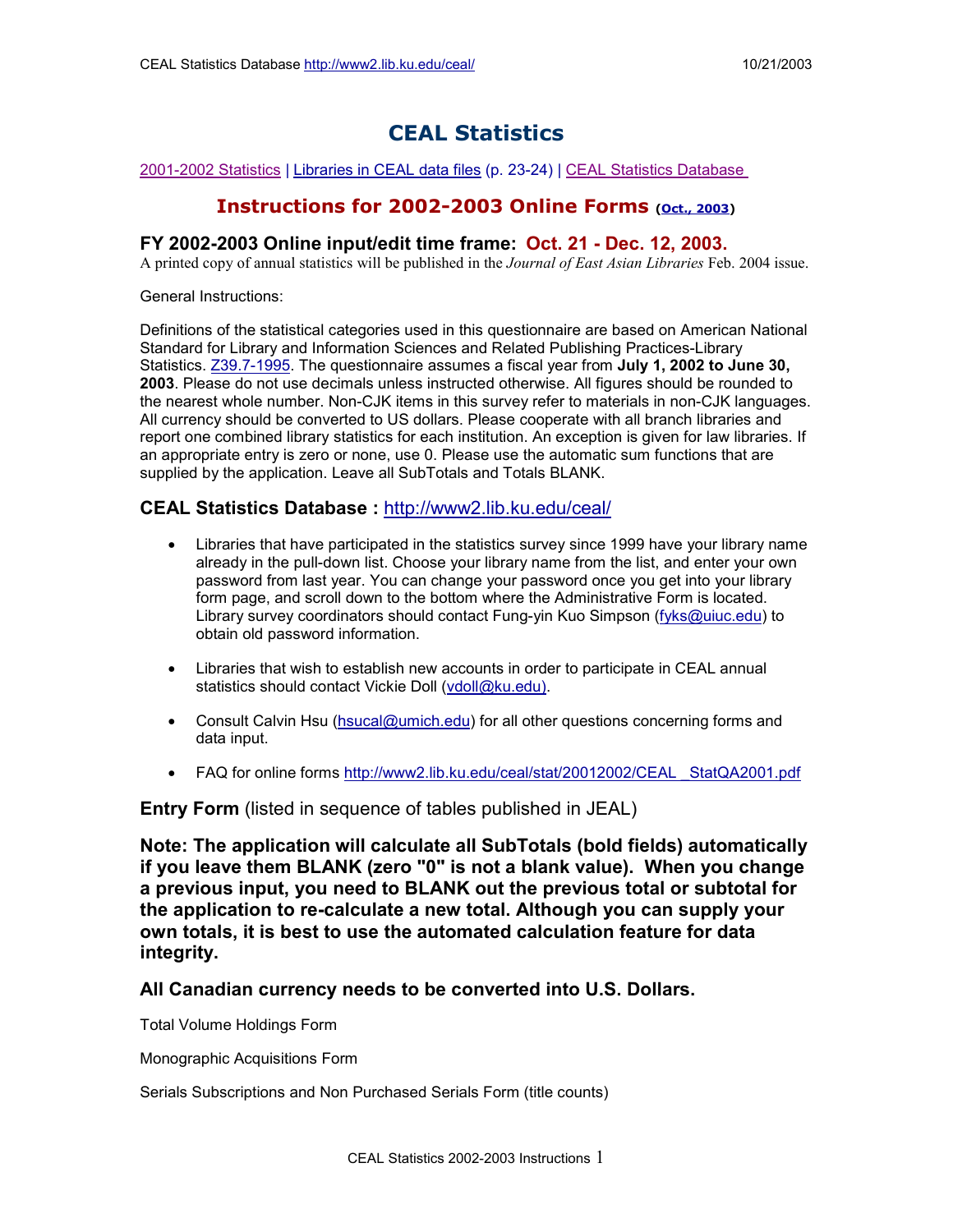Holdings of Other Materials Form

Unprocessed Backlog Materials Form (volumes or pieces)

Fiscal Support Form (rev. Dec. 3, 2002)

Personnel Support Form

Public Services Form

Electronic Resources Form (rev. Dec. 14, 2003)

Administrative Form

Library Information Form (update library Information)

Change Password

#### **Total Volume Holdings Form**

Previous Monographies and Bound Serials Holdings Held by the library can be found at [http://www2.lib.ku.edu/ceal/Stat/20012002/cealstat01\\_02.pdf](http://www2.lib.ku.edu/ceal/Stat/20012002/cealstat01_02.pdf) (pp. 1-3, Table 1)

Include duplicates and bound volumes of periodicals. For purposes of this questionnaire, unclassified bound serials arranged in alphabetical order are considered cataloged. Exclude microforms, maps, nonprint materials, and uncataloged items.

See the ANSI Z39.7-1995 definition for volume as follows:

*Volume*. *A single physical unit of any printed, typewritten, handwritten, mimeographed, or processed work, distinguished from other units by a separate binding, encasement, portfolio, or other clear distinction, which has been cataloged, classified, and made ready for use, and which is typically the unit used to charge circulation transactions. Either a serial volume is bound, or it comprises the serial issues that would be bound together if the library bound all serials*.

**Volumes added**: Include only volumes cataloged, classified, and made ready for use.

01. Previous Chinese\*: (integer amount e.g. 70) 02. Previous Japanese\*: (integer amount e.g. 70) 03. Previous Korean\*: (integer amount e.g. 70) 04. Previous NonCJK: (integer amount e.g. 70) **05. Previous Sub Tota**l\*: (01 + 02 + 03 + 04) Leave the field BLANK and the application will sum up the total. 06. Added Chinese 07. Added Japanese 08. Added Korean 09. Added NonCJK **10. Added Sub Total**: (06 + 07 + 08 + 09) Leave the field BLANK and the application will sum up the total. 11. Withdrawn Chinese 12. Withdrawn Japanese 13. Withdrawn Korean 14. Withdrawn NonCJK **15. Withdrawn Sub Total**: (11 + 12 + 13 + 14) Leave the field BLANK and the application will sum up the total. **16. Grand Total**\*: (05 + 10 - 15) Leave the field BLANK and the application will sum up the total.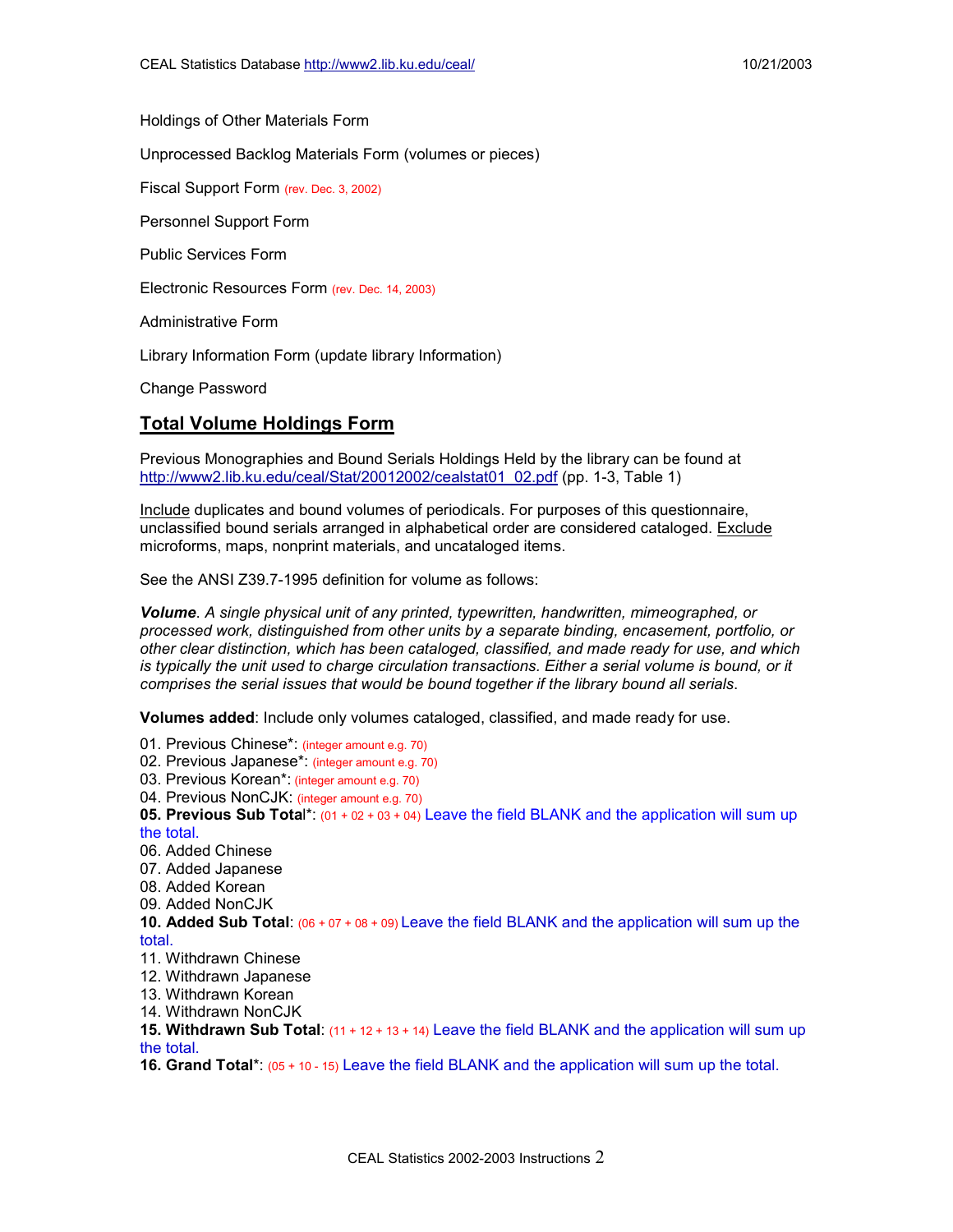# **Monographic Acquisitions Form**

Note: This questionnaire is concerned with volumes purchased rather than volumes received or cataloged.

**Monographic volumes purchased:** Report number of titles (if available) and volumes purchased. Include all titles and volumes for which an expenditure was made during the report year, including titles and volumes paid for in advance but not received during the fiscal year. Include monographs in series and continuations.

01. Purchased Title Chinese: integer amount e.g. 70

02. Purchased Title Japanese: integer amount e.g. 70

03. Purchased Title Korean: integer amount e.g. 70

04. Purchased Title NonCJK: integer amount e.g. 70

**05. Purchased Title SubTotal**: (01 + 02 + 03 + 04) Leave the field BLANK and the application will sum up the total.

06. Purchase Volume Chinese:

07. Purchased Volume Japanese:

08. Purchased Volume Korean:

09. Purchased Volume NonCJK:

**10. Purchased Volume Sub Total**: (06 + 07 + 08 + 09) Leave the field BLANK and the application will sum up the total.

11. NonPurchased Title Chinese: Gift titles

- 12. NonPurchased Title Japanese
- 13. NonPurchased Title Korean
- 14. NonPurchased Title NonCJK

**15. NonPurchased Title SubTotal**:(11 + 12 + 13 + 14) Leave the field BLANK and the application will sum up the total.

16. NonPurchased Volume Chinese: Gift volumes and Bindery returned periodical added volumes

- 17. NonPurchased Volume Japanese
- 18. NonPurchased Volume Korean
- 19. NonPurchased Volume NonCJK

**20. NonPurchased Volume SubTotal**: (16 + 17 + 18 + 19) Leave the field BLANK and the application will sum up the total.

**21. Title Total** :(05 + 15) Leave the field BLANK and the application will sum up the total.

**22. Volume Total**: (10 + 20) Leave the field BLANK and the application will sum up the total.

# **Serials Form**

Report the total number (in title) of subscriptions. Include duplicate subscriptions. Exclude monographic and publishers' series.

See the ANSI Z39.7-1995 definition for serial as follows:

*Serial*. *A publication in any medium issued in successive parts bearing numerical or chronological designations and intended to be continued indefinitely. This definition includes periodicals, newspapers, and annuals (reports, yearbooks, etc.); the journals, memoirs, proceedings, transactions, etc. of societies; and numbered monographic series.*

01. Purchased Chinese (integer amount e.g. 70)

02. Purchased Japanese (integer amount e.g. 70)

03. Purchased Korean (integer amount e.g. 70)

04. Purchased NonCJK (integer amount e.g. 70)

**05. Purchased Total** (01 + 02 + 03 + 04) Leave the field BLANK and the application will sum up the total.

**Serials Not purchased**: If separate counts of non-purchased and purchased serials are not available, report only the total Number (Titles) of current serials subscribed and received on line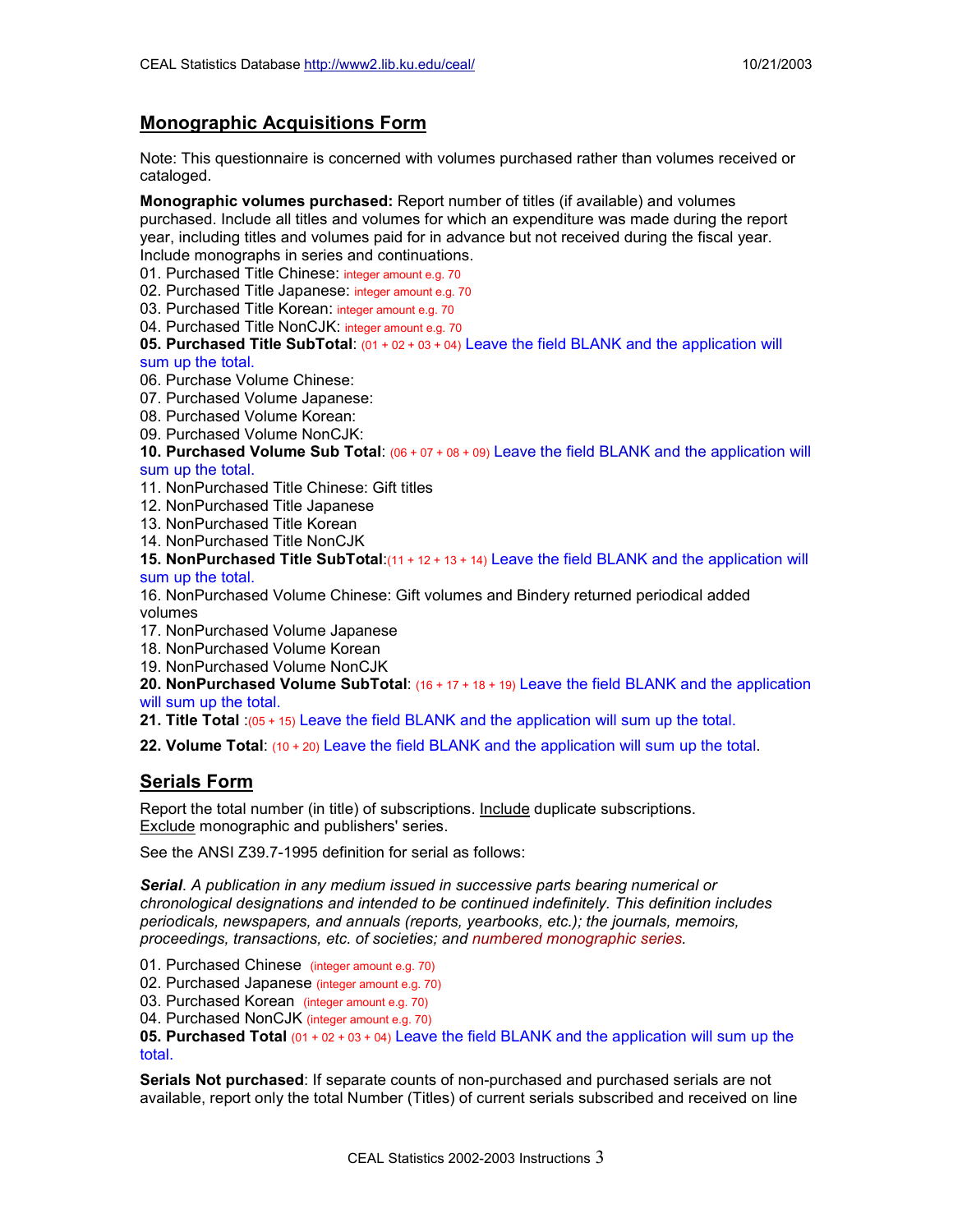15, and others "0".

- 06. Non Purchased Chinese
- 07. Non Purchased Japanese
- 08. Non Purchased Korean
- 09. Non Purchased NonCJK

**10. Non Purchased Total** (06 + 07 + 08 + 09) Leave the field BLANK and the application will sum up the total.

- **11. Total Chinese** (01 + 06) Leave the field BLANK and the application will sum up the total.
- **12. Total Japanese** (02 + 07) Leave the field BLANK and the application will sum up the total.
- **13. Total Korean** (03 + 08) Leave the field BLANK and the application will sum up the total.
- **14. Total NonCJK** (04 + 09) Leave the field BLANK and the application will sum up the total.
- **15. Grand Total** (05 + 10) Leave the field BLANK and the application will sum up the total.

# **Holdings of Other Materials Form**

The Computer files have been included in the new Electronic Resources Form since 2001.

**Microforms**. Report the total number of physical units: reels of microfilm, microcards, microprint and microfiche sheets.

01. Microform Chinese: (integer amount e.g. 70)

02. Microform Japanese: (integer amount e.g. 70)

03. Microform Korean: (integer amount e.g. 70)

04. Microform NonCJK: (integer amount e.g. 70)

**05. Microform SubTota**l (01 + 02 + 03 + 04) Leave the field BLANK and the application will sum up the total.

#### **Cartographic and graphic materials**:

Include the numbers of pieces of two- and three- dimensional maps and globes. Include satellite and aerial photographs and images. Include the number of pieces of prints, pictures, photographs, ides, transparencies, film strips, and the like.

06. Graphic Chinese

07. Graphic Japanese

- 08. Graphic Korean
- 09. Graphic NonCJK

**10. Graphic SubTotal** (06 + 07+ 08 + 09) Leave the field BLANK and the application will sum up the total.

#### **Audio, film and video materials.**

Include the number of pieces of audio cassettes, phono discs, audio compact discs, reel-to-reel tapes, and other sound recordings. Include the number of pieces of motion pictures, video cassettes, video laser discs, and similar visual materials.

11. Audio Chinese 12. Audio Japanese 13. Audio Korean 14. Audio NonCJK **15. Audio SubTotal**: (11 + 12 + 13 + 14) Leave the field BLANK and the application will sum up the total. 16. Video Chinese 17. Video Japanese 18. Video Korean 19. Video NonCJK 20. Video SubTotal:  $(16 + 17 + 18 + 19)$  Leave the field BLANK and the application will sum up the total. 21. DVD Chinese 22. DVD Japanese

23. DVD Korean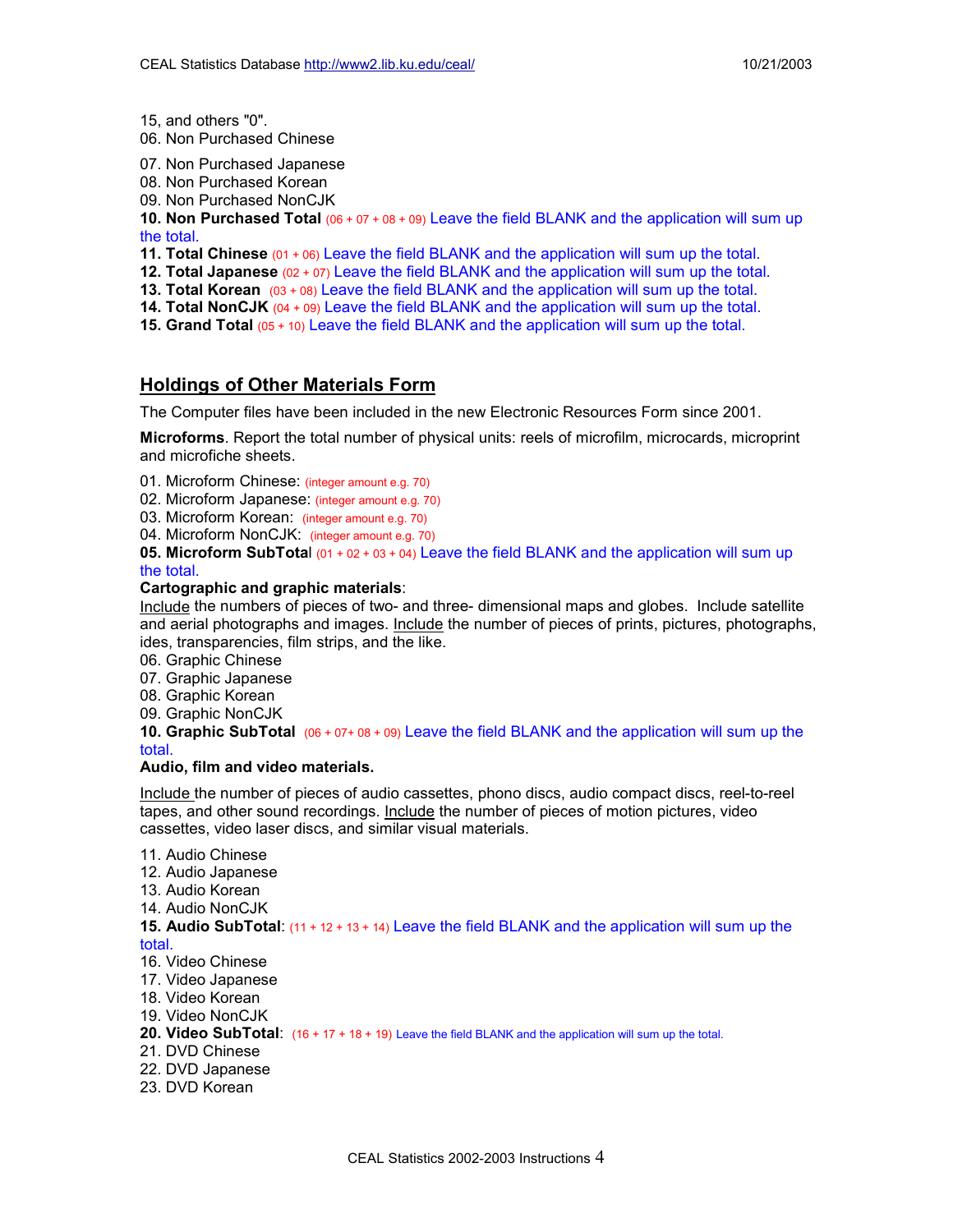24. DVD NonCJK

**25. DVD SubTotal**:(21 + 22 + 23 + 24)Leave the field BLANK and theapplication will sum up thetotal.

**26. Other Holdings Total** : ( 05 + 10 + 15 + 20 + 25 ) Leave the field BLANK and the application will sum up the total.

# **Unprocessed/Backlog Form**

Report only number of **volumes, pieces**, etc. that are backlogged. Include materials in all formats.

01. Unprocessed Chinese: (integer amount e.g. 70)

02. Unprocessed Japanese: (integer amount e.g. 70)

03. Unprocessed Korean: (integer amount e.g. 70)

04. Unprocessed NonCJK (integer amount e.g. 70)

**05. Unprocessed Total** (01 + 02 + 03 + 04) Leave the field BLANK and the application will sum up the total.

# **Fiscal Support Form**

Report all funds that come to the library from the regular institutional budget, and from sources such as research grants, endowments, and East Asian programs support for acquisition of library materials. Please round figures to the nearest dollar. Convert all Canadian currency to U.S.dollars.

#### **Appropriations.**

Report funds from the library for monographs, serials, and other materials for CJK and non-CJK languages. If figures for specific language area are not available, report only in total.

01. Chinese Appropriations Monographic (currency amount e.g. 123.50, 7600.70)

02. Chinese Appropriations Serial (currency amount e.g. 123.50, 7600.70)

03. Chinese Appropriations Other Materials (currency amount e.g. 123.50, 7600.70)

04. Chinese Appropriations Electronic Resources (currency amount e.g. 123.50, 7600.70)

**05. Chinese Appropriations Total** (01 + 02 + 03 +04) Leave the field BLANK and the application will sum up the total.

06. Japanese Appropriations Monographic

07. Japanese Appropriations Serial

08. Japanese Appropriations Other Materials

09. Japanese Appropriations Electronic Resources

**10. Japanese Appropriations Total** (06 + 07+08 +09) Leave the field BLANK and the application will sum up the total.

- 11. Korean Appropriations Monographic
- 12. Korean Appropriations Serial
- 13. Korean Appropriations Other Materials

14. Korean Appropriations Electronic Resources

**15. Korean Appropriations Total** (11 + 12 + 13 + 14) Leave the field BLANK and the application will sum up the total.

16. NonCJK Appropriations Monographic

17. NonCJK Appropriations Serial

18. NonCJK Appropriations Other Materials

19. NonCJK Appropriations Electronic Resources

**20. NonCJK Appropriations Total** (16 + 17 + 18 + 19) Leave the field BLANK and the application will sum up the total.

**21. Total Appropriations** (05 + 10 + 15 + 20) Leave the field BLANK and the application will sum up the total.

#### **Endowments.**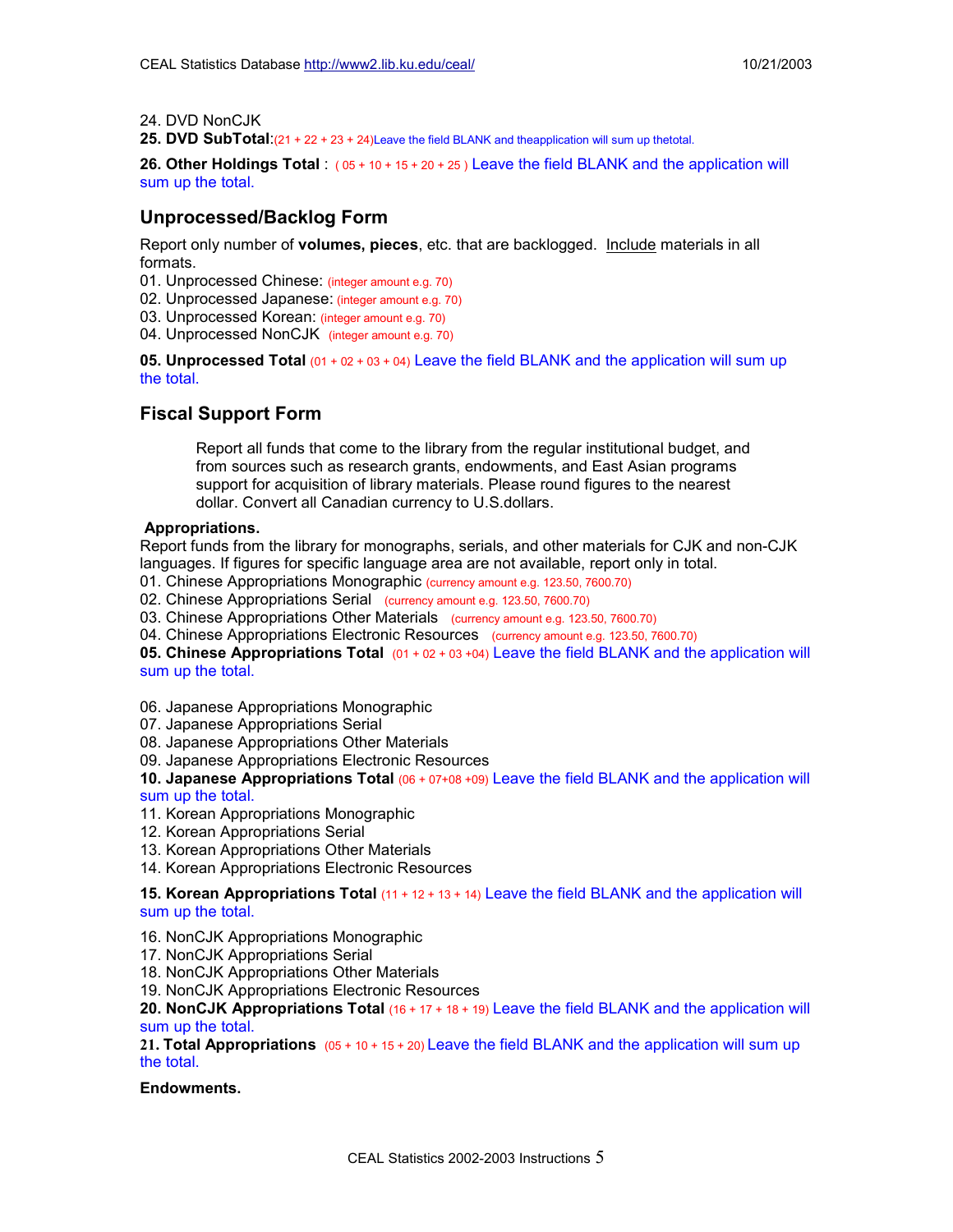Report funds from endowments. If figures for specific area studies are not available, report only total.

- 22. Chinese Endowments
- 23. Japanese Endowments
- 24. Korean Endowments

**25. Endowments Total** (22 + 23 + 24) Leave the field BLANK and the application will sum up the total.

#### **Grants.**

Report funds from grants. If figures for specific area studies are not available, report only total.

- 26. Chinese Grants
- 27. Japanese Grants
- 28. Korean Grants

**29. Grants Total** (26 + 27 <sup>+</sup> 28) Leave the field BLANK and the application will sum up the total.

#### **East Asian program support.**

Report funds from East Asian program. If figures for specific area studies are not available, report only total.

- 30. Chinese East Asian Program Support
- 31. Japanese East Asian Program Support
- 32. Korean East Asian Program Support

**33. East Asian Program Support Total** (30 + 31 + 32) Leave the field BLANK and the application will sum up the total.

**34. Total Acquisitions Budget** (21 + 25 + 29 + 33) Leave the field BLANK and the application will sum up the total.

# **Personnel Support Form**

Report the number of staff in filled positions or positions that are only temporarily vacant. Report full-time equivalents (FTE) of part time employees. Estimate percentiles worked under each CJK language category for employees working for more than one language. Report in decimals.

- 01. Professional Chinese (integer or decimal e.g. 10, 0.4, 5.4)
- 02. Professional Japanese (integer or decimal e.g. 10, 0.4, 5.4)
- 03. Professional Korean (integer or decimal e.g. 10, 0.4, 5.4)
- 04. Professional Total  $(01 + 02 + 03)$  Leave the field BLANK and the application will sum up the total.
- 05. Support Chinese
- 06. Support Japanese
- 07. Support Korean
- **08. Support Total** (05 + 06 + 07) Leave the field BLANK and the application will sum up the total.
- 09. Student Chinese
- 10. Student Japanese
- 11. Student Korean

**12. Student Total** (09 + 10 + 11) Leave the field BLANK and the application will sum up the total.

**Others, FTE.** Report the number of staff in the parent institution significantly involved in processing and servicing East Asian materials or hired for special projects.

13. Other

**14. Total Personnel** (04 + 08 + 12 + 13) Leave the field BLANK and the application will sum up the total.

# **Public Services Form**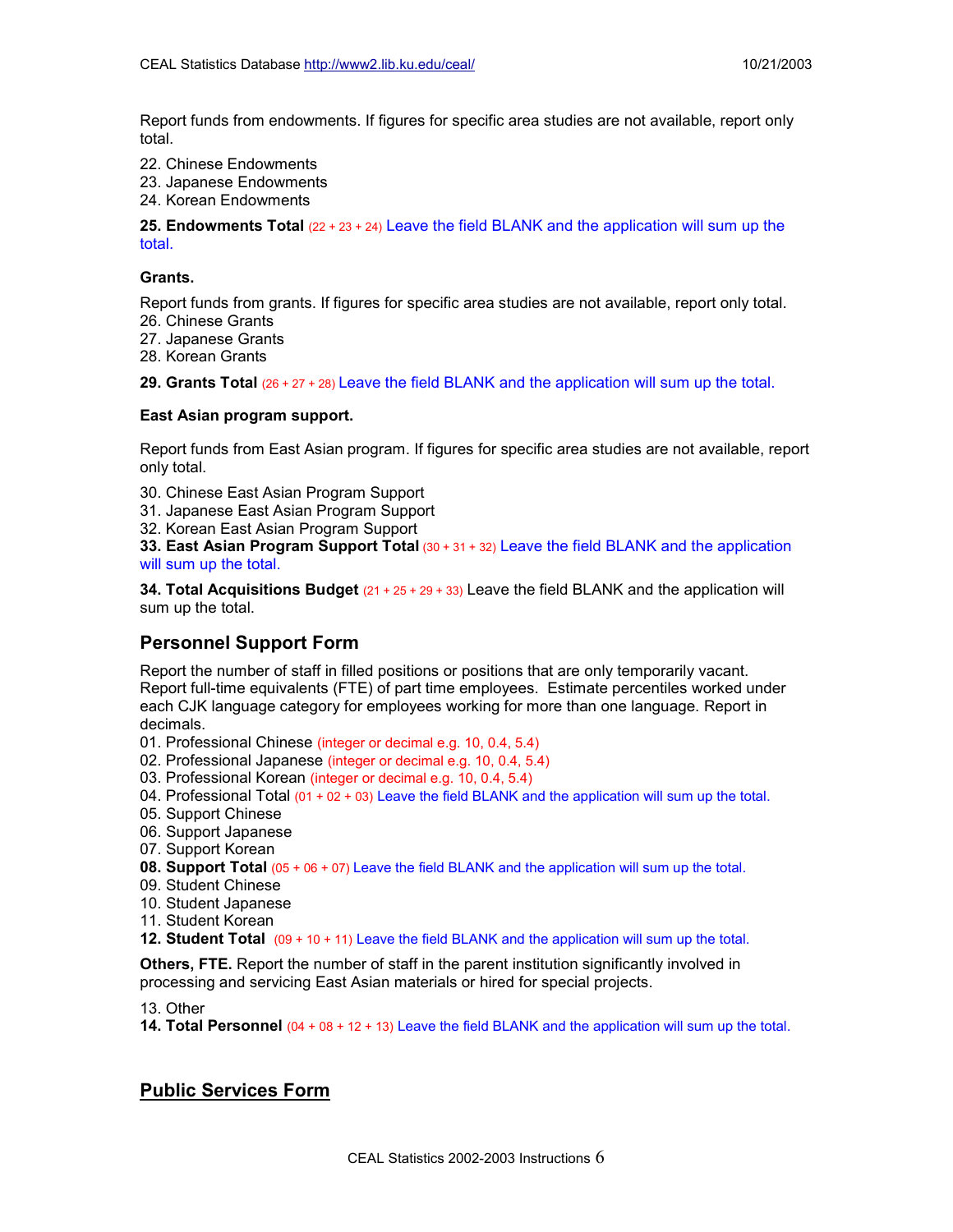**Number of library presentations**. Report the number of presentations given by East Asian staff for instruction, orientation, or public relation purposes, including library tours. Sampling and/or estimation is acceptable.

01. Library Presentations (Report the total number of participants in presentations reported in 01). 02. Participants (Number of participants in presentations.)

**Reference transactions**. Report the total number of reference transactions handled in person, online or over the telephone.

03. Reference Trnsactions

**Total circulation**. Report the total number of initial circulations, renewals, reserve and special collection circulations if applicable and available.

04. Total Circulations

**Interlibrary loans**. Report the numbers of filled and unfilled requests provided to and received from other libraries. When appropriate, includes document delivery statistics.

05. Lending Request Filled

- 06. Lending Request Unfilled
- 07. Borrowing Request Filled

08. Borrowing Request Unfilled

# **Electronic Resources Form (new since 00/01-)**

**Questions 1 and 2** are intended to gather a complete picture of collection for electronic resources. Please use the Comments section to indicate any comments and suggestions that you believe are not covered by these questions.For each question, use the following general inclusion and exclusion guidelines:

**Include**: electronic indexes and reference tools, electronic full-text periodical collections and electronic journal back-files and online searches of remote databases -- whether accessed remotely or installed locally from CD-ROM, magnetic tapes, magnetic disks, etc.

**Also include:** materials purchased jointly with other institutions if such expenditures can be separated from other charges for joint services; fees paid to bibliographic utilities if the portion paid for computer files and search services can be separately counted; and equipment costs when they are inseparably bundled into the price of the information product. **Note:** Electronic resources expenditures have been moved to the Fiscal Support Form (2002-) under C, J, K language approprations. However, a total expenditures on electronic resources of the statistical year is required in this form.

**Exclude**: bibliographic utilities, networks, and consortia that are unrelated to end-user database access, which should be reported in the Library Information Form; and library system software and software used only by the library staff.

#### **1. COMPUTER FILES**

# **1.1 Computer Files (one-time/monographic purchase)**

|             | <b>Number of Titles (integer amount</b><br>i. e 70) | <b>Number of CD-ROMs (integer)</b><br>amount i. e 70) |
|-------------|-----------------------------------------------------|-------------------------------------------------------|
| 01 Chinese  |                                                     |                                                       |
| 02 Japanese |                                                     |                                                       |
| 03 Korean   |                                                     |                                                       |
| 04 Non-CJK  |                                                     |                                                       |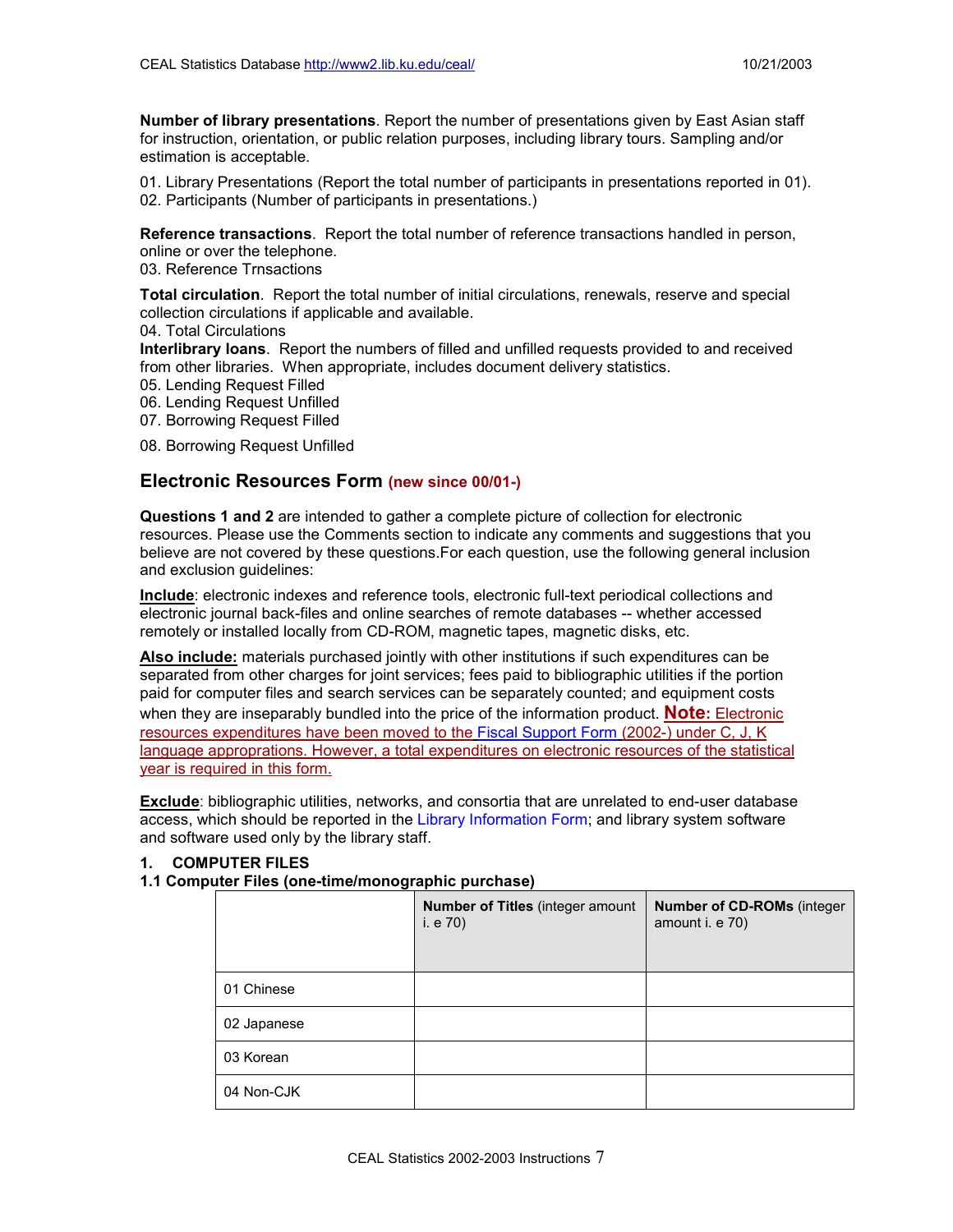| 05 SubTotal     | (Leave blank, the application will | (Leave blank, the application |
|-----------------|------------------------------------|-------------------------------|
| $(01+02+03+04)$ | calculate the total)               | will calculate the total)     |

#### **Comments and/or Footnotes for 1.1**

Report the numbers of titles and expenditures of computer files that **are not** current serials (e.g. are **non-subscription, one-time, or monographic in nature**) for software and machinereadable materials considered part of the collections. **Include** CD-ROMs that were reported previously in "Other Library Materials" of the CEAL Statistics Questionnaire.

Examples include periodical backfiles, literature collections, such as Ershiwu shi 二十五史 (by Jinan Huiwei), Si ku quan shu 四庫全書 (CD-ROM), Si ku quan shu wang luo ban 四庫全書网絡版 , Zhongguo bai ke da ci dian 中国百科大辞典, Zhonghua buo shuo shi lun wen jian suo guang die (Chinese Dissertation Reference CD) 中華博碩士論文檢索光碟, Genji mongogatari honbun kenkyu deta besu, Kugyok Choson wangjo sillok= Annals of the Chosun dynasty, Hanguk hyondae munhak 100-yon = Korean modern literature 100 years, Koryo taejanggyong 高麗大藏經

| 1.2 Computer Files (Accompaning monographic purchase or serials subscription) |  |  |  |  |
|-------------------------------------------------------------------------------|--|--|--|--|
|-------------------------------------------------------------------------------|--|--|--|--|

|                 | <b>Number of Titles</b><br>(integer amount i. e<br>70) | <b>Number of CD-ROMs (integer)</b><br>amount i. e 70)      |
|-----------------|--------------------------------------------------------|------------------------------------------------------------|
| 06 Chinese      |                                                        |                                                            |
| 07 Japanese     |                                                        |                                                            |
| 08 Korean       |                                                        |                                                            |
| 09 Non-CJK      |                                                        |                                                            |
| 10 SubTotal     | (Leave blank, the<br>application will                  | (Leave blank, the application will<br>calculate the total) |
| $(06+07+08+09)$ | calculate the total)                                   |                                                            |

#### **Comments and/or Footnotes for 1.2**

**Include** CD-ROMs that accompany a primary format such as printed serials subscriptions and monographic purchases. Examples such as CDs come with Japanese government's annual hakusho (白書), Chinese yearbook (nian jian 年鉴), and Korean periodical title of Shin Donga (新東亞). These expenditures have already been included in either monographic or serials subscriptions**.** 

#### **1.3 Computer Files (One time gift items that come either alone or accompanying a gift monograph)**

|                    | <b>Number of Titles</b><br>(integer amount i. e<br>70) | Number of CD-ROMs<br>(integer amount i. e 70)   |
|--------------------|--------------------------------------------------------|-------------------------------------------------|
| 11 Chinese         |                                                        |                                                 |
| 12 Japanese        |                                                        |                                                 |
| 13 Korean          |                                                        |                                                 |
| 14 Non-CJK         |                                                        |                                                 |
| <b>15 SubTotal</b> | (Leave blank, the<br>application will                  | (Leave blank, the<br>application will calculate |
| $(11+12+13+14)$    | calculate the total)                                   | the total)                                      |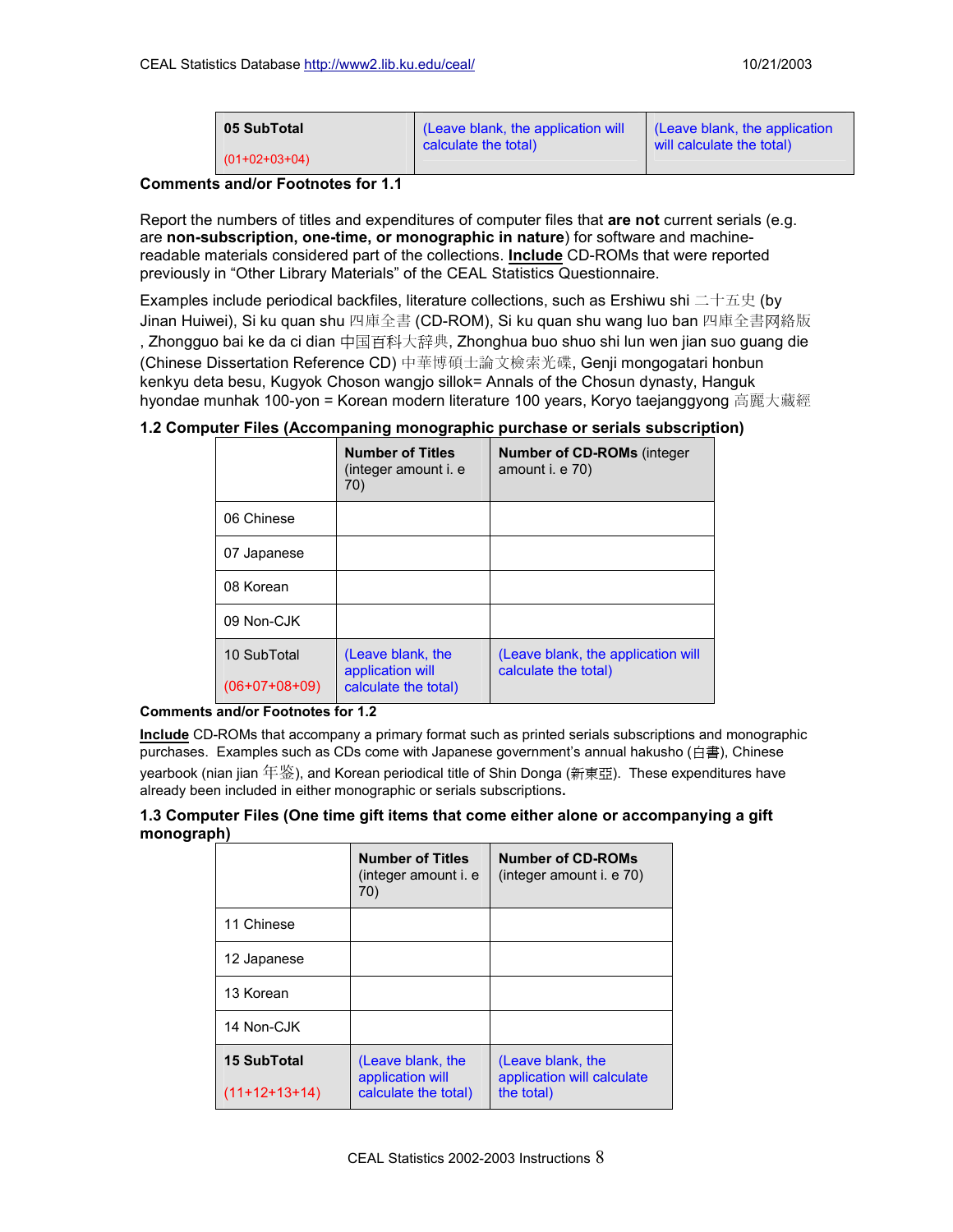#### **Comments and/or Footnotes for 1.3**

**Include** gift items that were not included in subscriptions in 1.1 nor 1.2. Examples such as Dazheng xin xiu Dazangjing (大正新脩大藏經) by CBETA 電子佛典系列; Bakumatsu Meiji-ki kaigai toksha rai-Nichi gaikokujin (幕末明治期海外渡航者来日外国人) by Kanazawa Kōgyō Daigaku.

#### **1.4 Total Computer Files** (1.1+1.2+1.3)

|                              | <b>Number of Titles</b><br>(integer amount i.e. 70)               | <b>Number of</b><br><b>CD-ROMS</b><br>(integer amount i.e. 70)         |
|------------------------------|-------------------------------------------------------------------|------------------------------------------------------------------------|
| 16. Chinese                  |                                                                   |                                                                        |
| $(01 + 06 + 11)$             |                                                                   |                                                                        |
| 17. Japanese                 |                                                                   |                                                                        |
| $(02 + 07 + 12)$             |                                                                   |                                                                        |
| 18. Korean                   |                                                                   |                                                                        |
| $(03 + 08 + 13)$             |                                                                   |                                                                        |
| 19. Non-CJK                  |                                                                   |                                                                        |
| $(04 + 09 + 14)$             |                                                                   |                                                                        |
| 20. Total<br>$(16+17+18+19)$ | $ $ (Leave blank, the<br>application will<br>calculate the total) | <u>l</u> (Leave blank, the<br>application will<br>calculate the total) |

**Comments and/or Footnotes for 1.4**

#### **1.5 Previous Total Computer Files (Prior to the Current Year) (new 2002-)**

|                                                           | Number of Titles<br>(integer amount i.<br>e 70)                  | Number of CD-ROMs<br>(integer amount i. e 70)                 |
|-----------------------------------------------------------|------------------------------------------------------------------|---------------------------------------------------------------|
| 21 Chinese                                                |                                                                  |                                                               |
| 22 Japanese                                               |                                                                  |                                                               |
| 23 Korean                                                 |                                                                  |                                                               |
| 24 Non-CJK                                                |                                                                  |                                                               |
| 25 TOTAL (of<br>previous<br>$\text{years}$ )(21+22+23+24) | (Leave blank, the<br>application will<br>calculate the<br>total) | (Leave blank, the<br>application will calculate<br>the total) |

#### **Comments and/or Footnotes for 1.5**

Note: Majority of electronic resources (2.1, 2.2, and 2.3) via online access are considered as **subscriptions**. The following should be filled as **up-to-date library holdings** and not data that applies only to the current year.

#### **2. ELECTRONIC DATABASES AND SERIALS (remote access ongoing/leases/subscriptions)**

Report the numbers of titles and subscription expenditures (or those which are expected to be ongoing commitments) for serial publications whose primary format is electronic and for online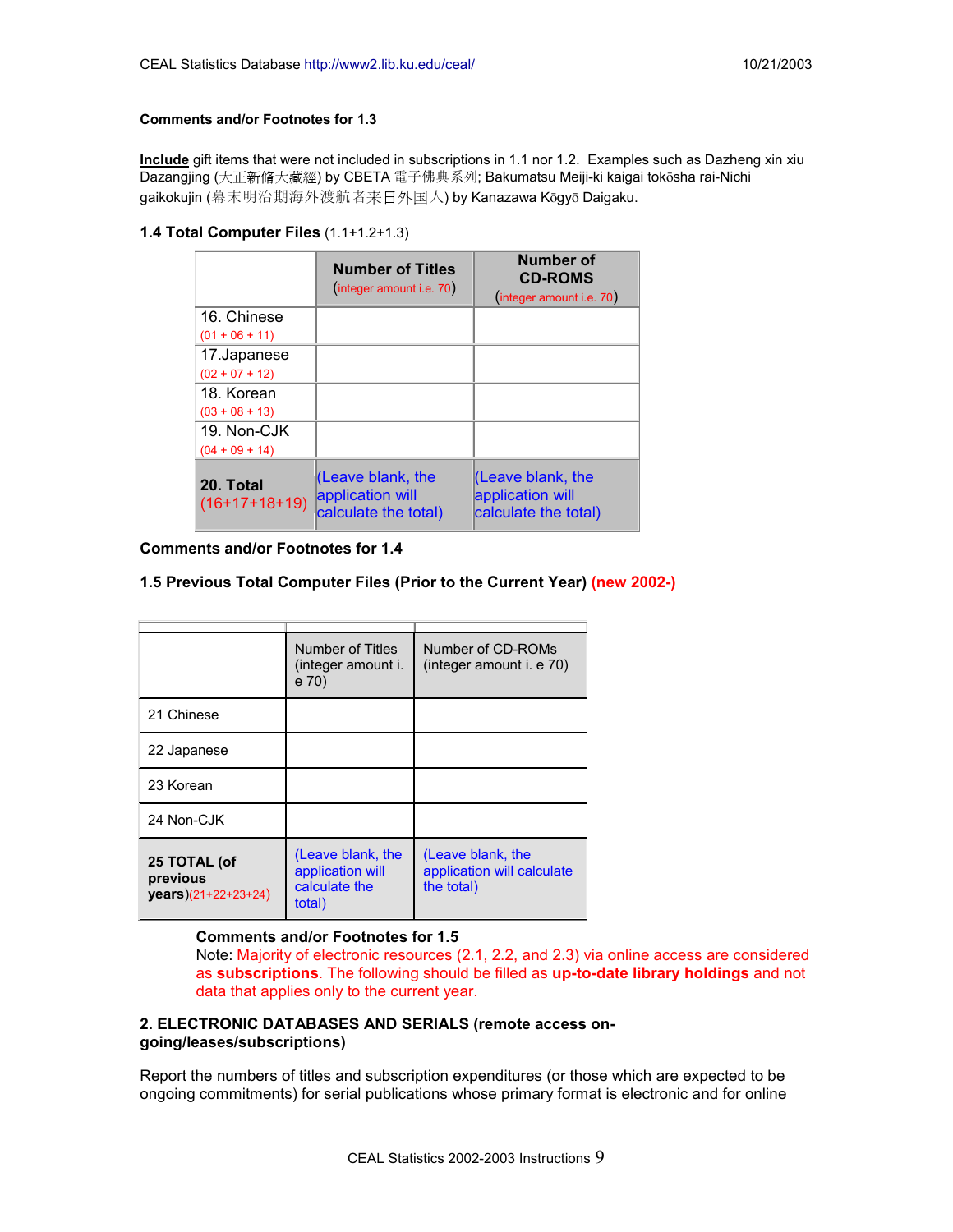searches of remote databases. Exclude print serials that are accompanied by CD-ROMs. (use 1.2). Examples include paid subscriptions for electronic journals and indexes/abstracts available via the Internet, CD-ROM serials and annual access fees for resources purchased on a "one-time" basis, such as literature collections, etc. See 2.1 and 2.2 for details.

|                           | <b>Number of Titles</b> (integer amount i.e. 70)           |
|---------------------------|------------------------------------------------------------|
| 26 Chinese                |                                                            |
| 27 Japanese               |                                                            |
| 28 Korean                 |                                                            |
| 29 Non-CJK                |                                                            |
| 30 SubTotal (26+27+28+29) | (Leave blank, the application will calculate<br>the total) |

# **2.1 Electronic databases indexes and reference tools**

**Comments and/or Footnotes for 2.1**

**Include subscription** expenditures for **purchase of** or **access to** reference tools such as encyclopedias, almanacs, indexes and abstracts. **Exclude** expenditures for indexes and abstracts which include **substantial access** to ASCII text or full images of serial content, which should be reported in 2.2. In 2.1, the Primary content is of abstract or index in nature.

Examples such as Ren Da fu yin bao kan zi liao suo yin 人大复印报刊资料索引, Da lu ren wen she hui qi kan mu ci suo yin zi liao ku 大陆人文社会期刊目次索引资料库 , Index to Chinese periodical literature 中文期刊文獻索引 (1993-), MagazinePlus, Sanseido jirin, Chonggi Kanhaengmul Kisa Saegin, Hanguk Paksa mit Soksa hagwi nonmun chong mongnok, Harvard Korean studies bibliography, etc.

|                    | <b>Number of Titles (integer amount i.e 70)</b>         |
|--------------------|---------------------------------------------------------|
| 31 Chinese         |                                                         |
| 32 Japanese        |                                                         |
| 33 Korean          |                                                         |
| 34 Non-CJK         |                                                         |
| <b>35 Subtotal</b> | (Leave blank, the application will calculate the total) |
| $(31+32+33+34)$    |                                                         |

# **2.2 Electronic full-text database and periodicals**

#### **Comments and/or Footnotes for 2.2**

**Include**: subscription expenditures for access to electronic versions of scholarly journals unless inseparably bundled with print subscription costs; expenditures for **e-journal's aggregation**  services; expenditures for indexes and abstracts that include substantial access to the ASCII text or full images of serial content; **annual access fees** for resources purchased on a "one-time" basis, such as literature collections, etc.

Examples: Ren min ri bao 人民日報綜合数据庫, Ren da fu yin bao kan zi liao quan wen shu ju guang pan 人大复印报刊资料全文数据光盘 Zhongguo qi kan quan wen shu ju ku (Chinese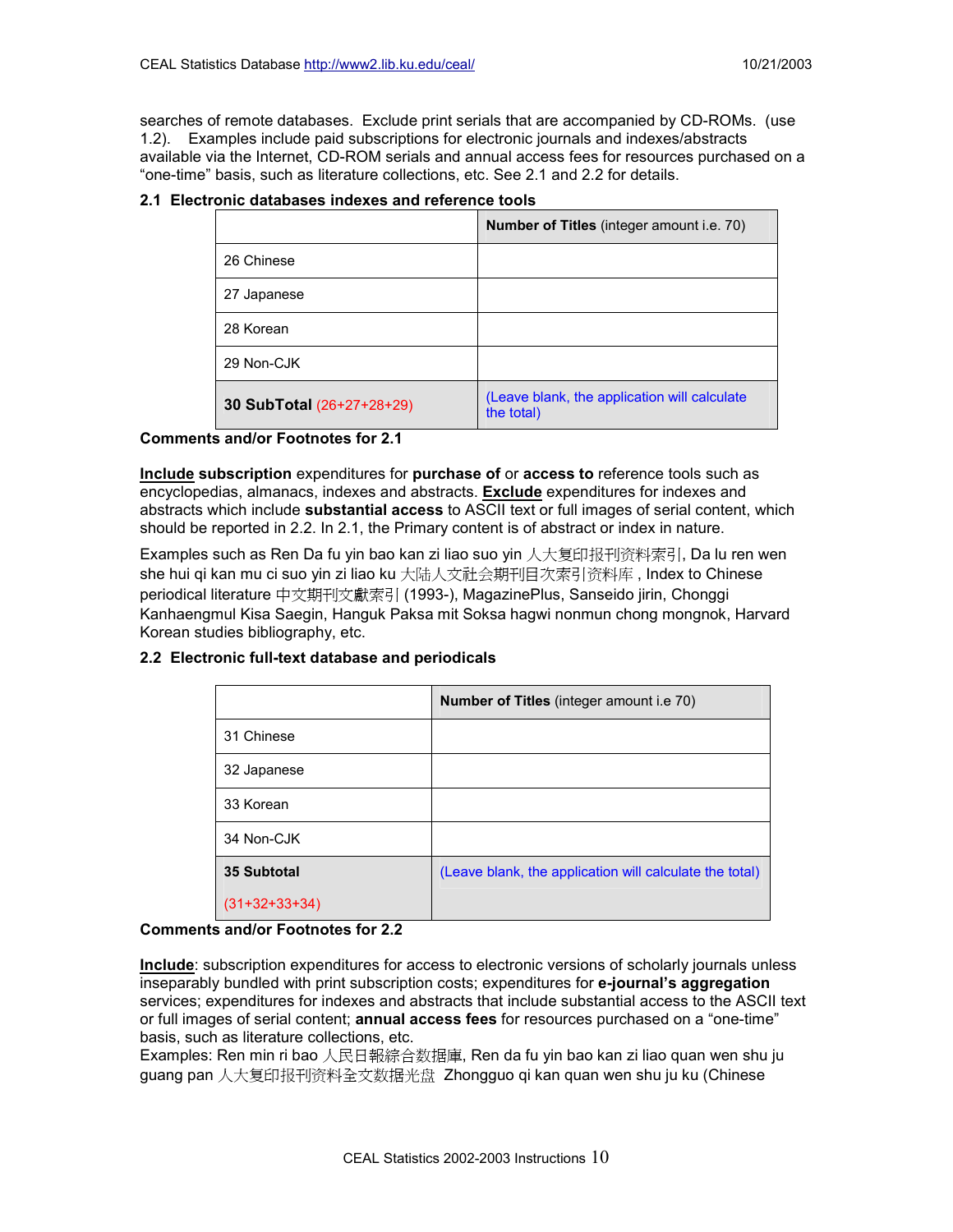Academic Journals)中国期刊全文数据库, NACSIS ELS, Hanguk Chongchi Hakhoe po, Choson ilbo, Changjak kwa pipyong.

NOTE: **Combine 2.1 and 2.2 data and figures above. Report the total in 2.3.**

#### **2.3 Electronic Subscriptions Total (2.1 + 2.2)**

|                               | <b>Number of Titles (integer)</b><br>amount i.e 70)        |
|-------------------------------|------------------------------------------------------------|
| 36 Chinese (26+31)            |                                                            |
| 37 Japanese (27+32)           |                                                            |
| 38 Korean (28+33)             |                                                            |
| 39 Non-CJK (29+34)            |                                                            |
| 40 Electronic Resources Total | (Leave blank, the application<br>will calculate the total) |
| $(30+35)$                     |                                                            |

#### **Comments and/or footnotes for 2.3**

#### **3. TOTAL Electronic Resources Expenditures (1.4 + 2.3)**

|                | <b>Expenditures (currency amount i. e 123.75)</b> |  |
|----------------|---------------------------------------------------|--|
| 41 Grand Total | (Leave blank, the application                     |  |
| $(20+40)$      | will calculate the total)                         |  |

**Comments and/or Footnotes for 3**

# **Administrative Forms**

#### **Change Institution Information:**

This will lead you to the Library Information Form and allow you to update your own library information

# **Library Information Form**

Previously participated libraries consult information of name, library number, type, and region at: [http://www2.lib.ku.edu/ceal/stat/20012002/cealstat01\\_02.pdf](http://www2.lib.ku.edu/ceal/stat/20012002/cealstat01_02.pdf)

**Library Name**: The names of libraries in the pull down list. Use the short name instead of full name: Kansas instead of the University of Kansas. **Library Type (Typ)**: Choose one from the pull-down list: [http://www2.lib.ukans.edu/ceal/stat/20012002/cealstat01\\_02.pdf \(Appendix I, p. 23-24\)](http://www2.lib.ku.edu/ceal/stat/19992000/library_list99_00.pdf)

Canadian university

Private U.S. university

State controlled or public U.S. university

U.S. non-university

Canadian non-university